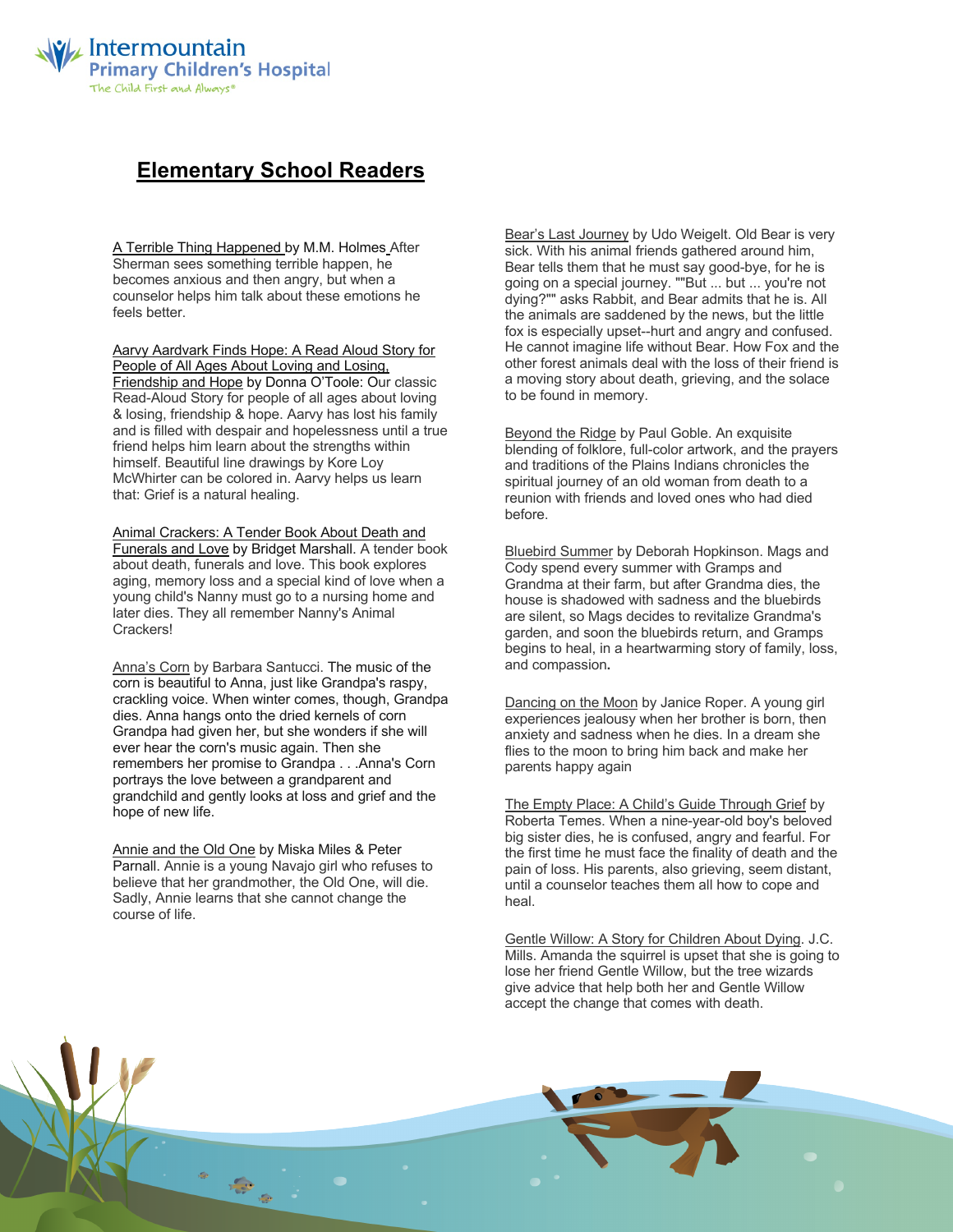

The Giant by Claire Ewart. A young girl, grieving the loss of her mother, strives to find the giant that her mother promised would look after her. But there are no such things as giants-not real giants . . . or are there? She wants so desperately to believe that it seems as if she's always just missed one. Can she dream her larger-than-life guardian into reality? While she dreams, life on the farm with her father goes on. With lyrical prose her story unfolds-the seasons change, crops are planted, summer turns to fall, and the harvest is brought in. Throughout, one constant remains. The young girl does have a giant looking out for her. He's been with her all along.

Grantfather Hurant Lives Forever by Susanna Pitzer. Grigor watches grandfather mend his rug and listens to his stories of his country, Armenia. Grandfather helps Grigor make his own rug. Grandfather and Grigor are rug makers together! Grigor has a lot of feelings after Grandfather dies, but he continues to work on his rug as grandfather taught him.

The Happy Funeral by Eve Bunting. A little Chinese-American girl pays tribute to her grandfather as she assists in the preparations for his funeral.

How Can I Help, Papa? A Child's Journey Through Loss and Healing by E. Al-Chokhachy. How Can I Help Papa? is an endearing illustrated children's story about a nine-year-old girl and her terminally-ill grandfather. It was written to meet the emotional and educational needs of children, ages 6-12, with a terminally-ill loved one in their lives. Children need to know that feelings are OK, even the uncomfortable ones. It is important that they gently learn how to grieve and even can say goodbye. In a time of helplessness and uncertainty, children and their families need direction about the things that can be done to maximize their time together. They need reassurance and hope that they will get through this difficulty and that life will return to normalcy, even after the loss of their significant loved one.

It isn't Easy by M. Connolly. It's never easy when someone dies. This is the story of a child, after his brother is killed in an accident. It follows him and his parents through their reactions, their feelings of sadness and anger and pain, and shows how they begin to come to terms with what has happened.

Jasper's Day by M. Parker. Today Riley's family is celebrating Jasper's Day. Everything they do will be in honor of Jasper -- sort of like a birthday. But it isn't Jasper's birthday. The old dog's cancer has gotten really bad. Riley knows they can't let him suffer any longer but letting go will be the hardest thing he's ever had to do. Marjorie Blain Parker's tender story is filled with smiles, tears and the joy of special memories, and Janet Wilson's gentle pastels capture the depth of love shared by a boy and his dog. Together, they speak of acceptance, remembrance and the importance of cherishing life's every moment.

Kate, the Ghost Dog: Coping with the Death of a Pet by W. Wilson. This book teaches children how to cope with the loss of a pet and understand their feelings when they have lost a big part of their lives. The child in this story learns to deal with her feelings and comes to be able to remember Kate with happiness.

Mama's Going To Heaven Soon by K. Copeland. A loving and supportive father tells his children that their sick mother is going to die. Includes advice for caregivers on how to talk to youngsters about death.

The Memory String *by* E. Bunting. Each button on Laura's memory string represents a piece of her family history. The buttons Laura cherishes the most belonged to her mother—a button from her prom dress, a white one off her wedding dress, and a single small button from the nightgown she was wearing on the day she died. When the string breaks, Laura's new stepmother, Jane, is there to comfort Laura and search for a missing button, just as Laura's mother would have done. But it's not the same—Jane isn't Mom. In Eve Bunting's moving story, beautifully illustrated by Ted Rand, Laura discovers that a memory string is not just for remembering the past: it's also for recording new memories.

Michael Rosen's Sad Book by M. Rosen. With unmitigated honesty, a touch of humor, and sensitive illustrations by Quentin Blake, Michael Rosen explores the experience of sadness in a way that resonates with us all.